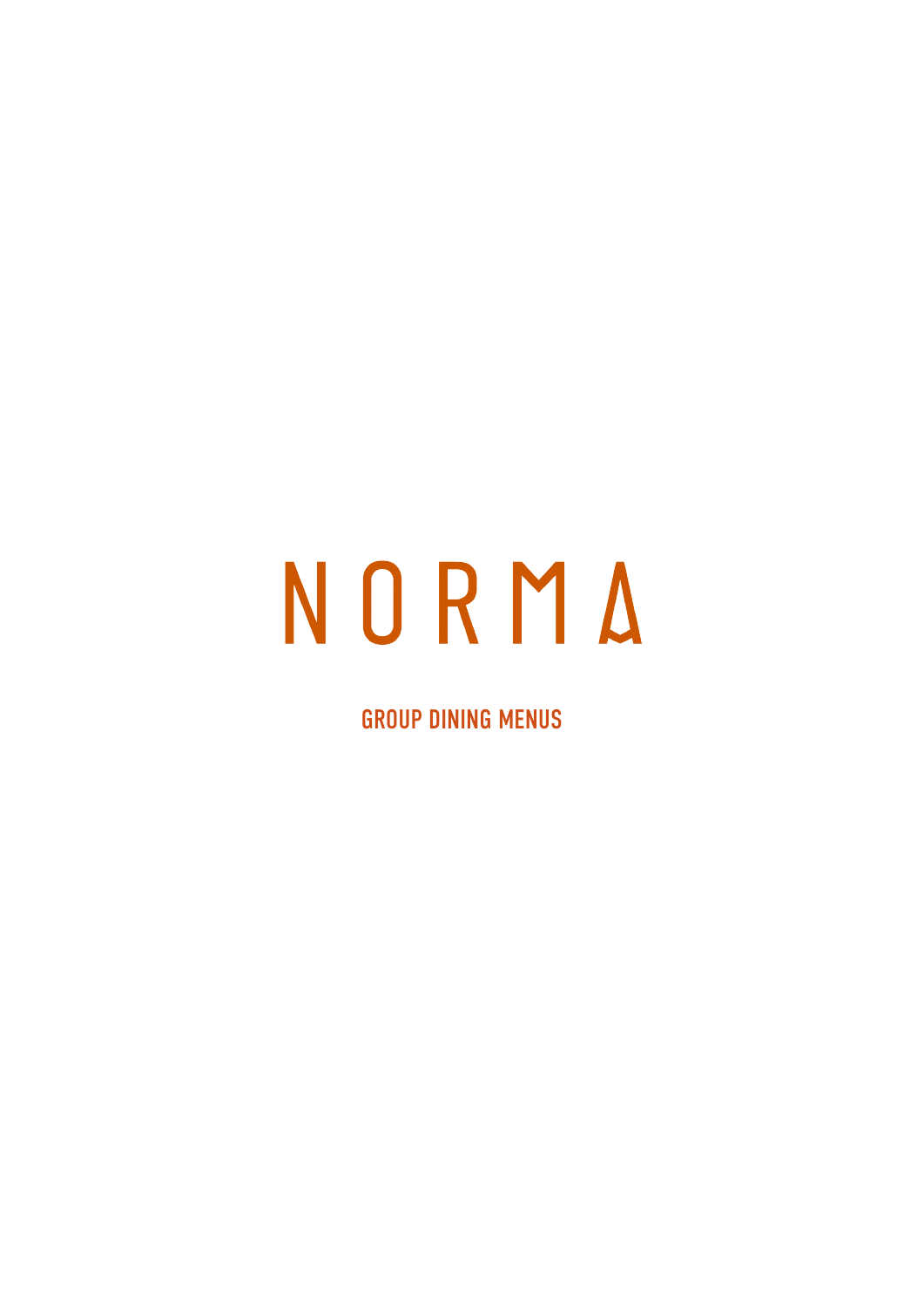

# GROUP DINING MENU OPTION 1 £55 PP

Choose from one of our menus, and enjoy one starter, one main course and one dessert per person

# PRIMI

 VIOLET ARTICHOKES FRITTI, SAFFRON, AIOLI, GREMOLATA, FENNEL HERB (v\*) SCALLOP CRUDO, PICKLED FENNEL, GARDEN PEAS, SALSA VERDE, BORAGE FLOWERS ARANCINO ROSSO, SUN-DRIED TOMATOES, CAPRIZOLA DOLCE, BASIL AIOLI (v)

# **SECONDI**

PASTA ALLA NORMA (v) MACCHERONI AL FERRETTO, GOAT'S RAGU, CROTTINO DI CAPRA, BAY LEAF LINGUINE, CORNISH CRAB, CHILLI, LEMON BUTTER

# DOLCI

'NORMA' TIRAMISU

STRAWBERRY CROSTATA, AMALFI LEMON CREAM, STRAWBERRY ICE CREAM, MINT

SICILIAN CHEESE SELECTION, FENNEL AND BLACK PEPPER CRACKERS, FIG SALAMI, HONEYCOMB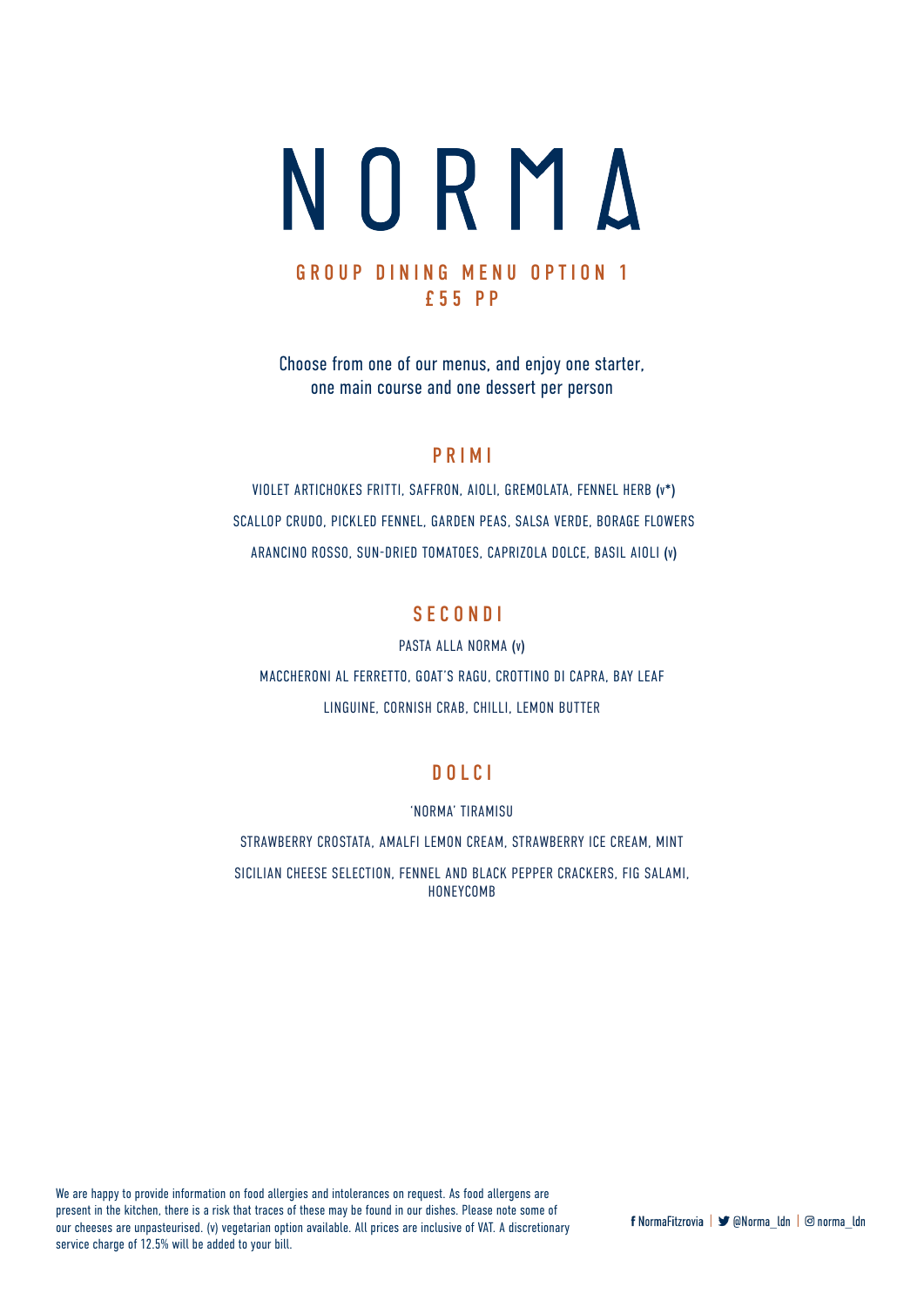

# GROUP DINING MENU OPTION 2 £60 PP

Choose from one of our menus, and enjoy one starter, one main course and one dessert per person

## PRIMI

BURRATA, CHARRED SICILIAN TOMATOES, CONFIT DATTERINI, BASIL PESTO, TROPEA ONIONS, PINE NUTS, BALSAMIC DRESSING, GARLIC CROUTONS (v)

ARANCINO ROSSO, SUN-DRIED TOMATOES, CAPRIZOLA DOLCE, BASIL AIOLI (v)

MACCHERONI AL FERRETTO, GOAT'S RAGU, CROTTINO DI CAPRA, BAY LEAF

# **SECONDI**

'NORMA' AUBERGINE PARMIGIANA (v)

GRILLED LAMB CHOPS, ZA'ATAR, FRIGGITELLI PEPPERS PEPERONATA, CUMIN, LEMON, CHILLI

GRILLED SEA BASS, SAN MARZANO TOMATO SAUCE, CAPER BERRIES, BLACK OLIVES, GARLIC

# CONTORNI

FRIED POTATOES (v\*) 6

SAN MARZANO TOMATOES, CAROSELLO CUCUMBER, BLACK OLIVES, MINT (v\*) 6

WARM COURGETTE SALAD, OREGANO, GREEN GARLIC, RED CHILLI (v\*) 6

# DOLCI

'NORMA' TIRAMISU HOMEMADE CANNOLI BITTER CHOCOLATE RICOTTA, CANDIED ORANGE, PISTACHIO SEASONAL GRANITA

We are happy to provide information on food allergies and intolerances on request. As food allergens are present in the kitchen, there is a risk that traces of these may be found in our dishes. Please note some of our cheeses are unpasteurised. (v) vegetarian option available. All prices are inclusive of VAT. A discretionary service charge of 12.5% will be added to your bill.